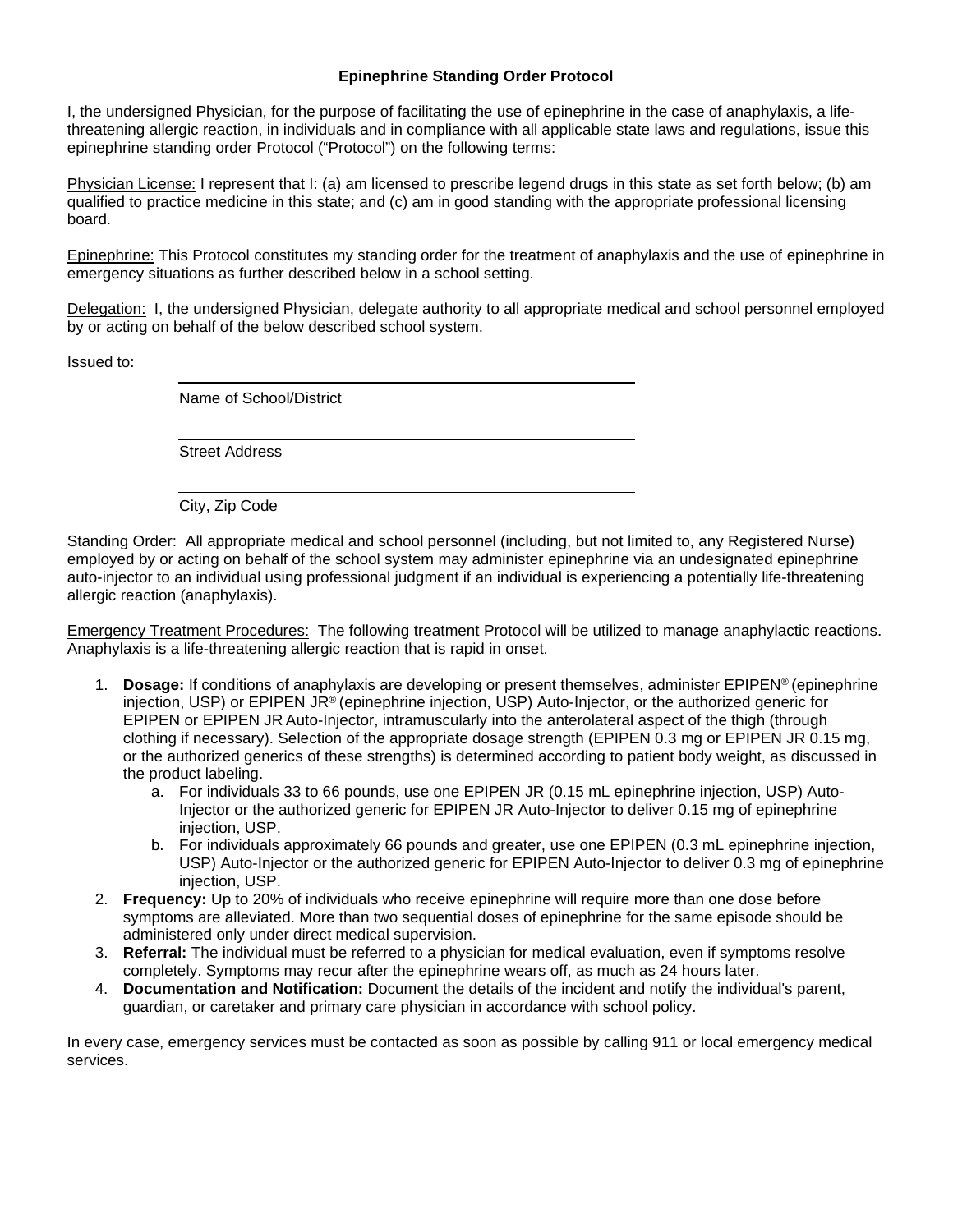Please review the attached prescription:

| <b>Strength</b>        | <b>Quantity Requested*</b> |
|------------------------|----------------------------|
| 0.3mg EPIPEN 2-PAK     |                            |
| 0.15mg EPIPEN JR 2-PAK |                            |

*\*Please note there are two auto-injectors in each EPIPEN 2-PAK or EPIPEN JR 2-PAK. Example: If you wish to order 100 EPIPEN Auto-Injectors and 80 EPIPEN JR Auto-Injectors, put the number 50 in the quantity requested box next to the 0.3mg EPIPEN 2-PAK and 40 in the quantity requested box next to the 0.15mg EPIPEN JR 2-PAK. Please note that schools may receive the authorized generic versions of EPIPEN and EPIPEN JR.*

**Indications** (the following information applies to both EPIPEN and its Authorized Generic)

EPIPEN and EPIPEN JR Auto-Injectors are indicated in the emergency treatment of allergic reactions (Type I) including anaphylaxis to stinging insects (e.g., order Hymenoptera, which include bees, wasps, hornets, yellow jackets and fire ants) and biting insects (e.g., triatoma, mosquitoes), allergen immunotherapy, foods, drugs, diagnostic testing substances (e.g., radiocontrast media) and other allergens, as well as idiopathic anaphylaxis or exercise-induced anaphylaxis. EPIPEN and EPIPEN JR Auto-Injectors are intended for immediate administration in patients who are determined to be at increased risk for anaphylaxis, including individuals with a history of anaphylactic reactions.

**Important Safety Information** (the following information applies to both EPIPEN and its Authorized Generic)

EPIPEN (epinephrine injection, USP) 0.3 mg and EPIPEN JR (epinephrine injection, USP) 0.15 mg Auto-Injectors are intended for immediate administration as emergency supportive therapy only and are not intended as a substitute for immediate medical or hospital care. **In conjunction with the administration of epinephrine, the patient should seek immediate medical or hospital care**. More than two sequential doses of epinephrine should only be administered under direct medical supervision.

EPIPEN and EPIPEN JR should **only** be injected into the anterolateral aspect of the thigh. **Do not inject intravenously, into buttock, or into digits, hands, or feet.** Instruct caregivers to hold the leg of young children firmly in place and limit movement prior to and during injection to minimize risk of injection-related injury.

Rare cases of serious skin and soft tissue infections have been reported following epinephrine injection. Advise patients to seek medical care if they develop symptoms of infection such as persistent redness, warmth, swelling, or tenderness at the injection site.

Epinephrine should be used with caution in patients with heart disease, and in patients who are on drugs that may sensitize the heart to arrhythmias, because it may precipitate or aggravate angina pectoris and produce ventricular arrhythmias. Arrhythmias, including fatal ventricular fibrillation, have been reported, particularly in patients with underlying cardiac disease or taking cardiac glycosides, diuretics, or anti-arrhythmics.